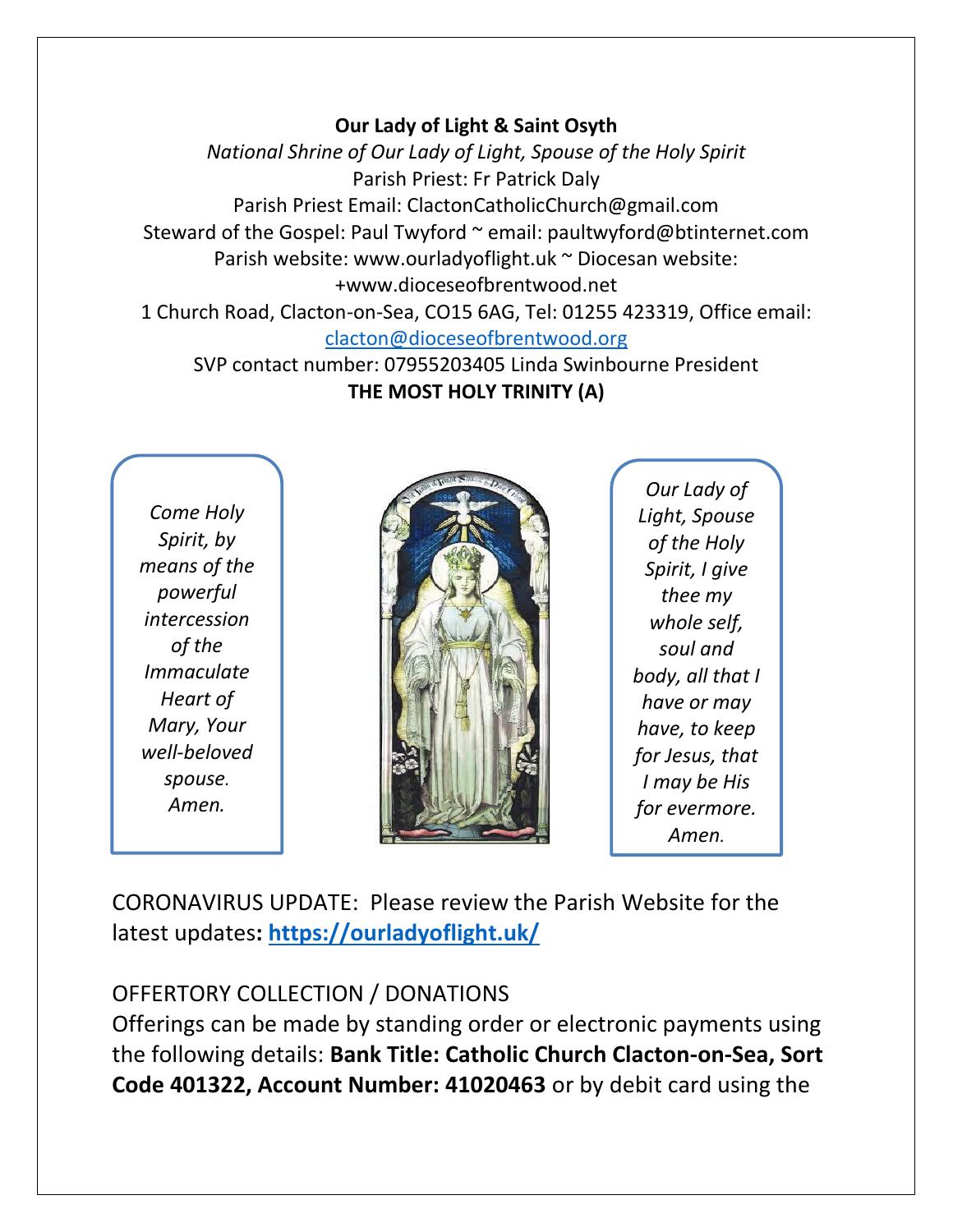donation button on our website. Members of the gift-aid scheme should quote their name and gift aid number in the Reference. Thank you for your support. Fr Patrick.

CONGRATUATIONS: To Mary and Joe Murray for their 60<sup>th</sup> wedding anniversary on 4<sup>th</sup> June. Joe has been an active member of the SVP for over 65 years.

FUNERALS: The following funeral is taking place next week: Thursday 11th June: Mary Courtney Dec'd Please pray for the repose of her soul and for the support of her grieving family.

#### **John 3:16-18**

In the name of the Father, the Son and the Holy Spirit – do we appreciate what we are doing when we make the Sign of the Cross? We are professing the central mystery of our Catholic faith. We are expressing our faith in the Holy Trinity. This faith was revealed to us by Jesus Christ on His Cross. We touch our head and we say, "In the name of the Father" – because He is the first person of the Trinity and our Creator. Then we touch our hearts and we say, "and of the Son". This reminds us that God the Son proceeds from the Father and came down from heaven to the womb of the Blessed Virgin Mary. Then we touch our shoulders, moving from the left to the right as we say, "and of the Holy Spirit". We do this because God the Holy Spirit proceeds from the Father and the Son; and in His love, the Spirit fills us, body and soul, with the life of God. Today we celebrate the Solemnity of the Holy Trinity – we celebrate the "Feast of God": God the Father, God the Son and God the Holy Spirit.

In the Gospel from John, Jesus told Nicodemus that, 'God loved the world so much that he gave His Only Son'. Jesus Christ entered into humanity through the Blessed Virgin Mary to be the perfect sacrifice for our sins. Following His death, Resurrection and Ascension into heaven,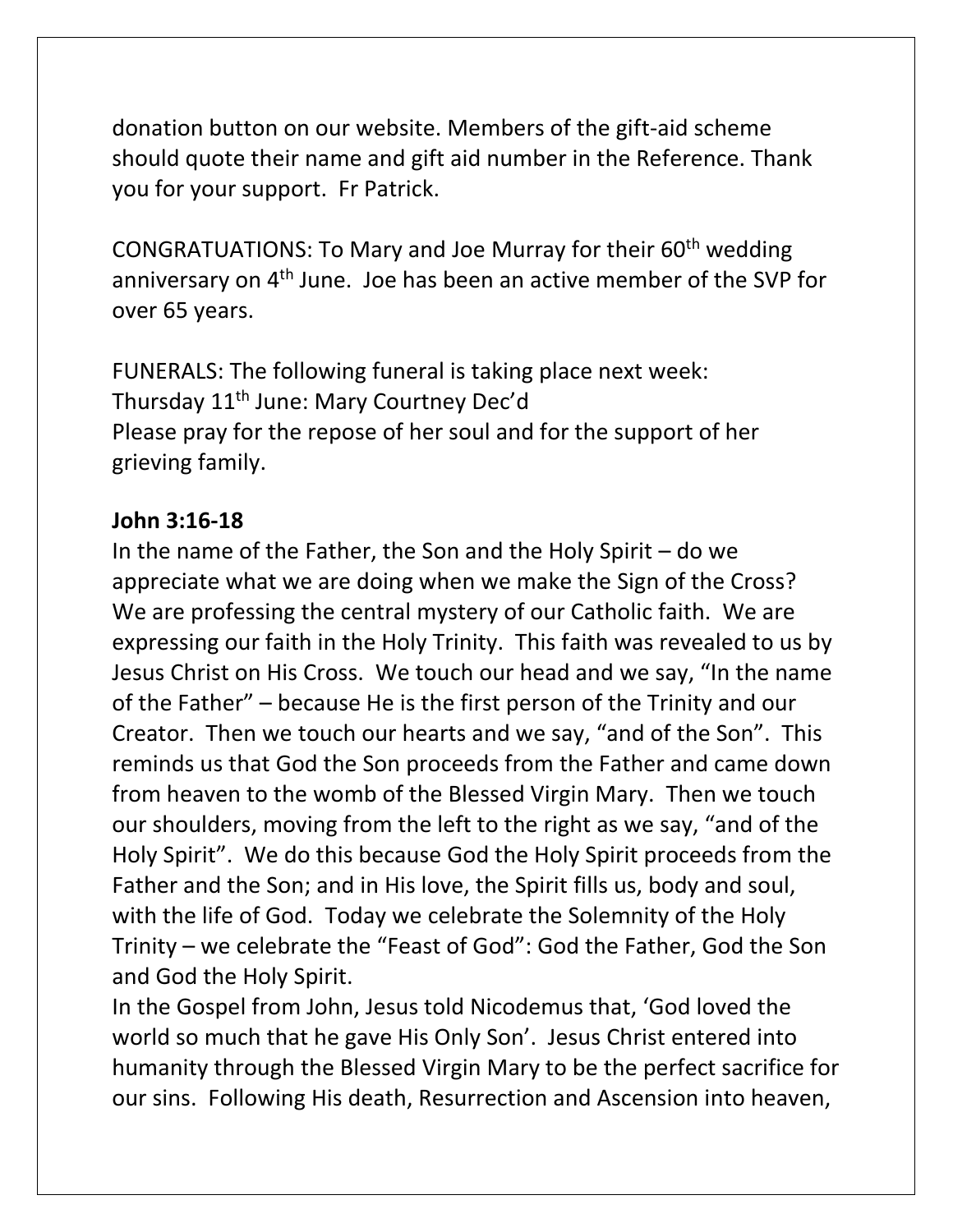the Father sent the Holy Spirit to establish the Church on earth. Jesus Christ is seated at the right-hand of the Father in heaven, and will return at the end of time in judgement and glory.

We enter into the life of the Blessed Trinity through our baptism. In Baptism, we are born into new life and become adopted sons and daughters of the Father; we become a member of the Body of Christ; and a temple of the Holy Spirit. The Sacrament of Baptism signifies and actually brings about death to sin and entry into the life of the Most Holy Trinity. We are made in the image of God and are destined to spend our eternal future in the very life of God – the Holy Trinity. The mystery of the Most Holy Trinity is the central mystery of the Christian faith and of Christian life. By the grace of Baptism 'in the name of the Father and of the Son and of the Holy Spirit', we are called to share in the life of the Blessed Trinity, here on earth in the obscurity of faith, and after death in eternal light. God is a being of total and absolute love – a love that we cannot possibly even contemplate in this life, and will only fully experience in the next life.

The Holy Trinity is one God and in this one God there are three Divine Persons, God the Father, God the Son and God the Holy Spirit in a relationship of total love. God is love. The Holy Trinity is the source of all the love that we experience both in this life and the next. The whole Christian life is a communion with each of the divine persons, without in any way separating them. Everyone who glorifies the Father does so through the Son in the Holy Spirit; everyone who follows Christ does so because the Father draws them, and the Spirit moves them. The ultimate end of our salvation in Christ is the entry of humanity into the perfect unity of the Blessed Trinity. This is the state that we call heaven. In the words of St Athanasius, 'Jesus Christ became man in order that we may become God'.

RECOMMENDED WEBSITE: [www.whatgoodnews.org](http://www.whatgoodnews.org/) Faith Talks from Fr Adrian Graffy. Parish Priest - Christ the Eternal High Priest, Gidea Park.